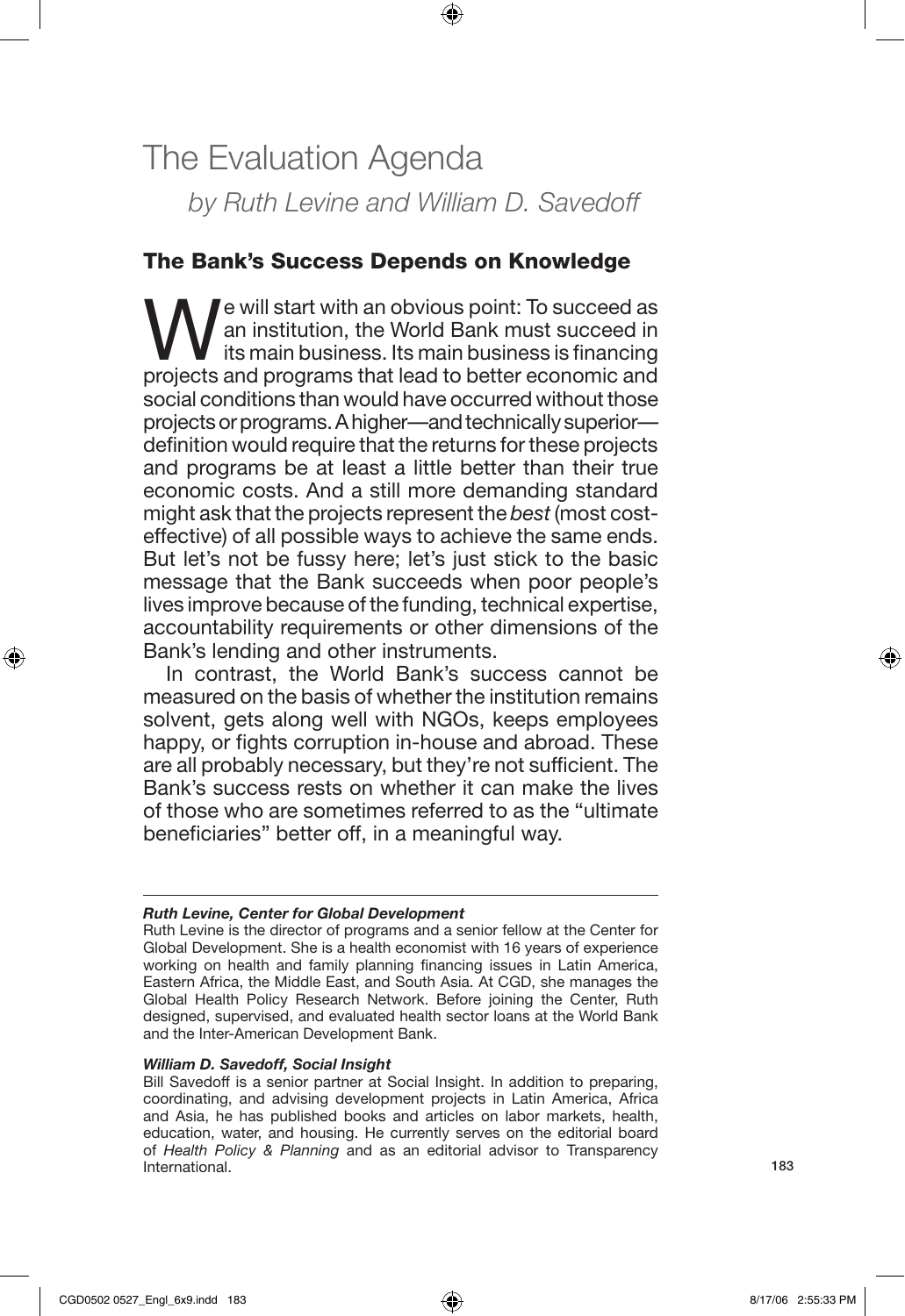Whether the Bank's projects and programs help borrowing governments to achieve good results for their citizenry depends in part on whether the programs are designed and implemented well. Take, for example, the case of a Bank-financed project aimed at improving enrollment, retention and learning outcomes of primary school students, which directs financing toward school construction, curriculum development, teacher training and new information systems in the Ministry of Education. Whether the project will achieve the desired results depends on whether the various project activities, from contracting for civil works to developing manuals for computer users, are conducted in a timely, cost-effective manner that takes into consideration local conditions. It also depends on whether the problem of low school attendance and performance can be solved with buildings, teacher skills, textbooks and computerized enrollment records. One would imagine that guidance on both of those questions, if not definitive answers, are within reach. Given the Bank's base of institutional experience—more than 50 years, across more than 100 countries and every sector, with billions of dollars of investments—a ready reserve of knowledge about what works should be available to inform critical design and implementation decisions. Indeed, it is just this type of asset that inspired the notion that the Bank could be a "knowledge bank."

⊕

The reality is quite distant from this idealized expectation, as any candid Bank employee will attest. The Bank appears to be structurally and perennially unable to learn.

## The Bank Creates but Does Not Use Operational Knowledge

For operational questions, the Bank has shown itself to be reasonably good at generating "lessons"—but a mediocre student when it comes to applying them. The World Bank's Implementation Completion Reports (ICR) (prepared by staff or consultants at the conclusion of every project) and the broader sector studies generated by the Independent Evaluation Group (IEG), previously called the Operations Evaluation Department (OED), are replete with hard-won operational lessons, which are conveyed to the Bank's Board of Executive Directors in confidential documents. Classic and oft-repeated ICR

⊕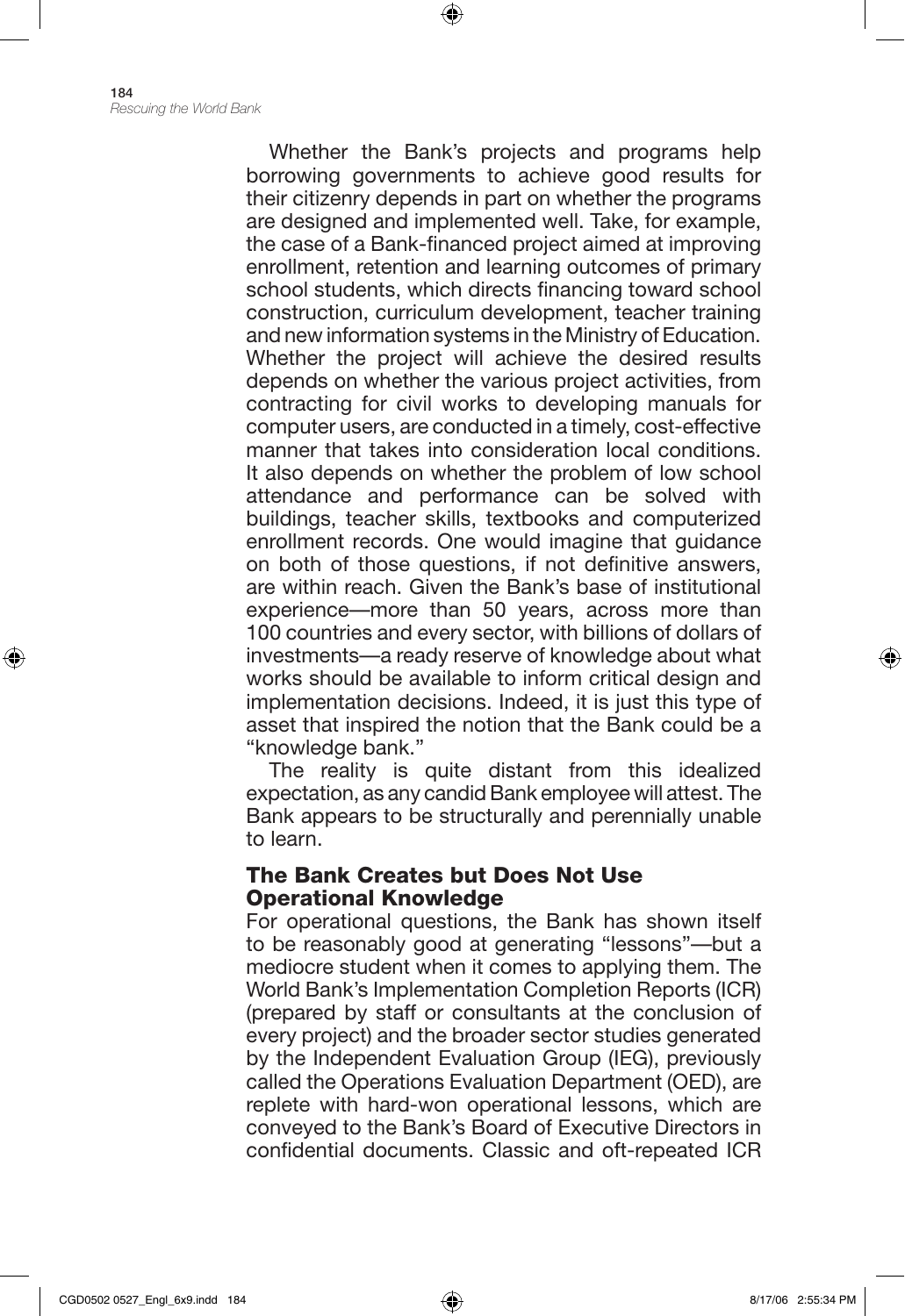conclusions include the inadvisability of establishing project management units that are isolated from line ministries; the importance of political commitment, managerial continuity, and timely follow-through when problems are detected; the need for operational research to inform mid-course corrections; the benefits of focused rather than multi-component "Christmas tree" investment programs; and the importance of developing a realistic financing strategy for the recurrent costs associated with the program. Though the same mistakes may be repeated from project to project, there's no doubt they are documented in detail each time.

⊕

The fact that these conclusions are oft-repeated is testimony to the limited impact that their documentation has on Bank practices and procedures, although they are ritualistically invoked at particular moments. It is striking, in fact, that one can often find essentially the same "lessons" in both the design document justifying the funding for a program and in the report after the funds have been spent. The design document may say that a "lesson learned" from similar operations is that project activities should be clustered so that the newly trained teachers are working in the rehabilitated schools that have the additional textbooks. Then, the ICR for the same project, seven years later, may say that results were disappointing because the project had to disperse investments widely, to maintain political support.

The reasons for this lack of learning about even the operational basics are many, and include everything from the extreme time pressure on staff, to the limited funding for disseminating the ICR results in a meaningful way, to the underlying incentives that result in oversized, unwieldy, unrealistically ambitious projects. Essentially no management attention is given to the sharing and application of this knowledge; and ICRs tend to be seen as bureaucratic by-products that yield no benefits to line managers or those who design and supervise the implementation of Bank projects.

# The Bank Rarely Creates New Knowledge about What Works

While the Bank at least documents the operational lessons, it seldom generates the right kind of technical knowledge, or knowledge about what really works to achieve the desired impact. Technical lessons would come

⊕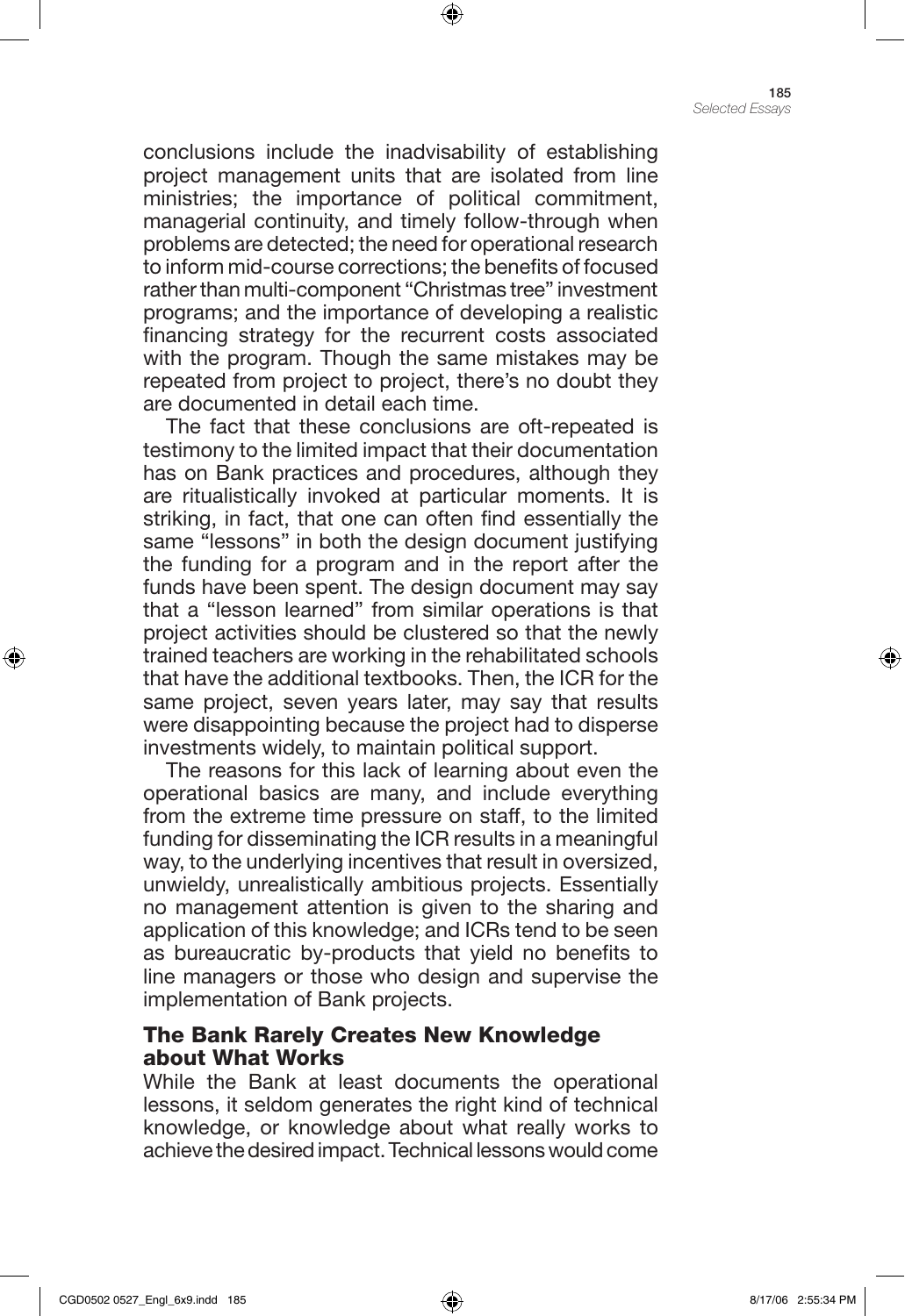from analyses of how well similar projects achieved their aims in the past and would answer very basic questions that are at the core of project designs: What are the most effective (and cost-effective) ways to get girls to complete secondary school in rural Africa? What AIDS prevention strategies work to reduce the incidence of infection among mobile populations? Under what conditions do road-building projects reduce rural poverty?

⊕

On these sorts of questions, and the generation of knowledge about what works, the Bank's track record has been as wanting as virtually all other development institutions. It has systematically failed to even attempt to learn from one project or program how to get more and better results the next time around. Moreover, it has rarely undertaken and shared the type of data collection and analytic work that would contribute much needed light to the darkness of development assistance more generally.

The type of knowledge needed comes from impact evaluations, defined as evaluations that measure the results of an intervention in terms of changes in key variables (e.g., mortality, health status, school achievement and labor force status) that can be credited to the to the program itself, as distinguished from changes that are due to other factors. That is, they are evaluations that permit attribution of program-specific effects. At the Bank, as in the field of development more broadly, much emphasis has been placed on monitoring project performance and comparing before- and after-project conditions, while insufficient investments have been made in conducting rigorous impact evaluations that are necessary to tell us which interventions or approaches do and do not work.

This underinvestment in impact evaluation (and consequent undersupply of evidence about the relationship between specific types of investments and their effects) has a major, if painfully obvious, result: If we don't learn whether a program works in changing the well-being of beneficiaries, how do we know it's worth putting the money and effort into similar programs? If we don't bother to measure the results that are direct consequences of the specific program, how can we make a credible case for this, or any other type of expenditure of public funds?

⊕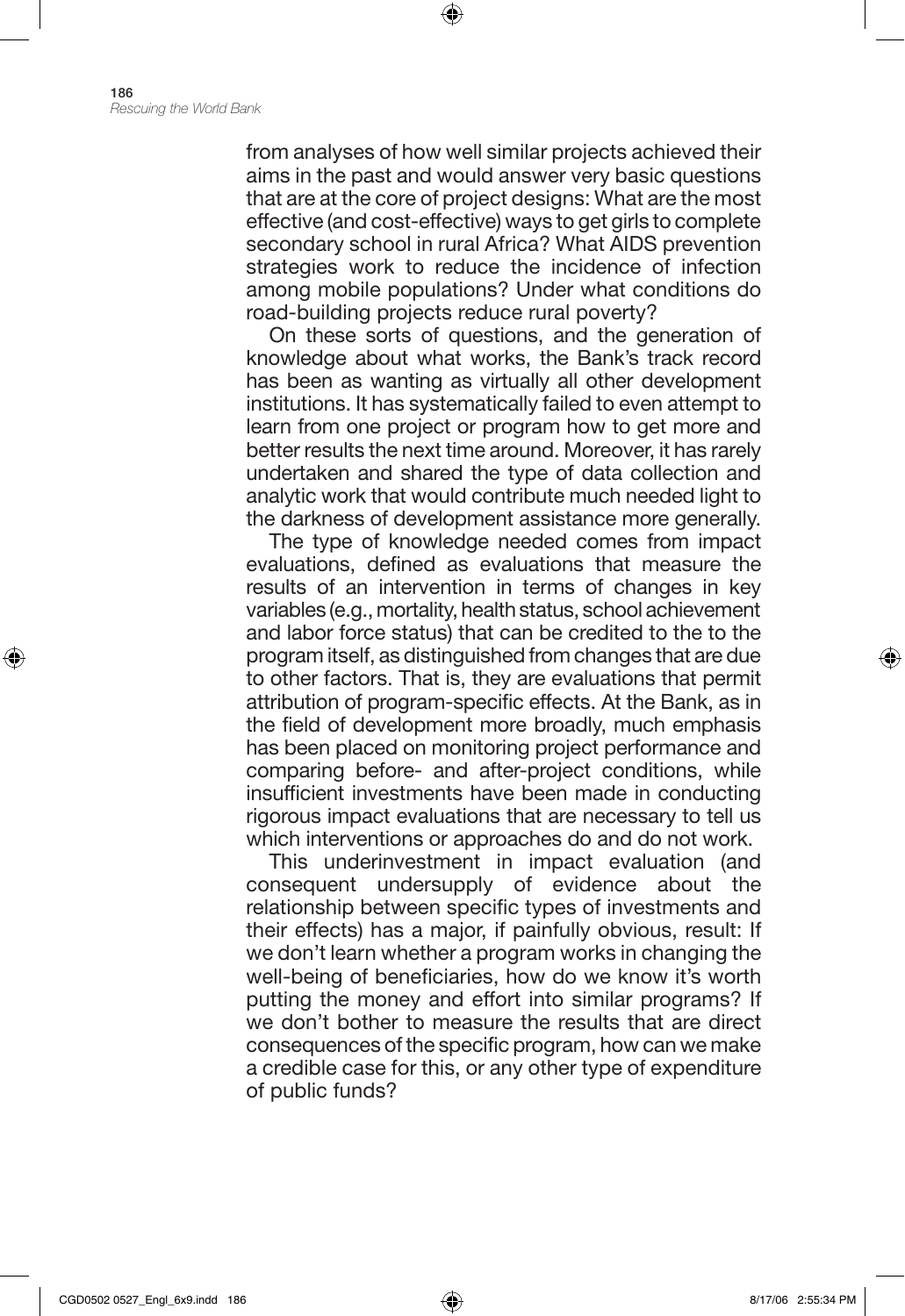This is the current scenario, lacking accumulated knowledge from impact evaluations. The typical World Bank social sector project is designed with a narrow range of inputs, sometimes generated by World Bank staff and consultants, and sometimes by the government receiving the loan or credit: a very detailed description and analysis of current (bad) conditions; guesses about the reasons for those bad conditions; a theory of change, or argument, that says "if you make these particular sorts of investments and institutional changes, the world will be a better place in these specific ways: fewer children will get sick and die, more children will go to primary school and learn something that will permit them to make a living in the future, and so forth. And not only will more of these good things happen because of the program's investments and institutional changes, but those good things would not have happened—or would not have happened so quickly—in the absence of this program."

⊕

Importantly, the dependence on this sort of argument is central to even broad "country-driven" programs that look much like budget support— for example, the Poverty Reduction Strategy Credits (PRSCs) are based on the notion that if you give the equivalent of block grants, or credits, to countries, they will allocate the resources in ways that reduce poverty. So while the Bank may not micromanage or "projectize" the spending, the successes of PRSCs or other forms of budget support is contingent, eventually, on the success of government decisions about how to spend those resources on public health, education and many other types of programs intended to reduce poverty and improve the life chances of the poor.

What is missing as an input into the design of most programs is a genuine evidence base to systematically support (or refute) that theory of change. Will those particular investments and institutional changes really make a positive difference, or do they just sound good? Have those investments resulted in the desired change before, in the same country or region, or elsewhere? We simply have no systematic information about this outside of a very narrow set of experiences that, primarily because of historical accident, have been well evaluated (e.g., conditional cash transfers in Mexico and Central America).

⊕

♠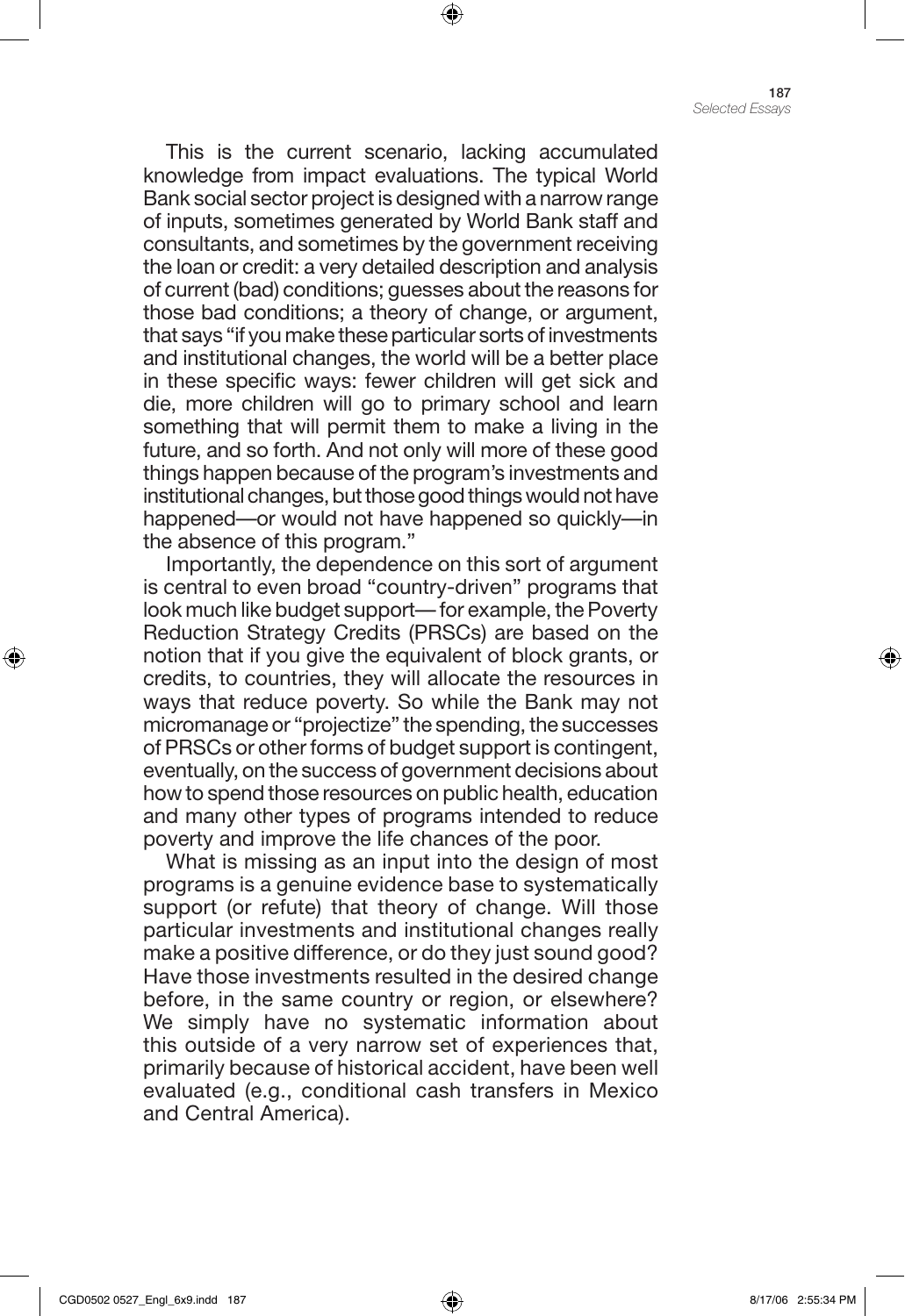## Why So Little Impact Evaluation?

⊕

Good impact evaluations are not a core part of the practice of international development. There are lots of very good reasons for this:

First, good impact evaluations require a degree of technical sophistication that is often lacking in the field of "applied development," where practitioners are accustomed to dealing with poor data and unfamiliar contexts. While many studies compare conditions before and after a project, such comparisons can be quite misleading without attention to other factors that might have also contributed to observed changes. For example, improvements in population health status might come from the introduction of new health care services, but they might also have been induced by rapid economic growth, migration, personal hygiene, climate change, or investments in infrastructure. Only by comparing observed changes among those who benefited from a project to some other control group is it possible to begin to disentangle how much of the effects can be attributed to the project or program itself.

Separating out the changes due to projects from changes due to other things is a complicated business, and to date the development community has been satisfied with weak alternatives, viewing more rigorous methods as inappropriate to the context of developing countries. Fortunately, advances in research methods and increasing capacity around the world to conduct such impact evaluations is beginning to surmount these technical difficulties.

Second, demand for the knowledge produced by impact evaluations tends to be spread out across many actors and across time. It is only at the moment of designing a new program that anything can be effectively done to start an impact evaluation. At that exact moment, program designers do want the benefit of prior research, yet have few incentives to invest in starting a new study. Paradoxically, if they do not invest in a new study, the same program designers will find themselves in the same position four or five years later because the opportunity to learn whether or not the intervention has an impact was missed.<sup>1</sup> Because information from impact evaluations is a public good, other institutions and governments that might have learned from the

⊕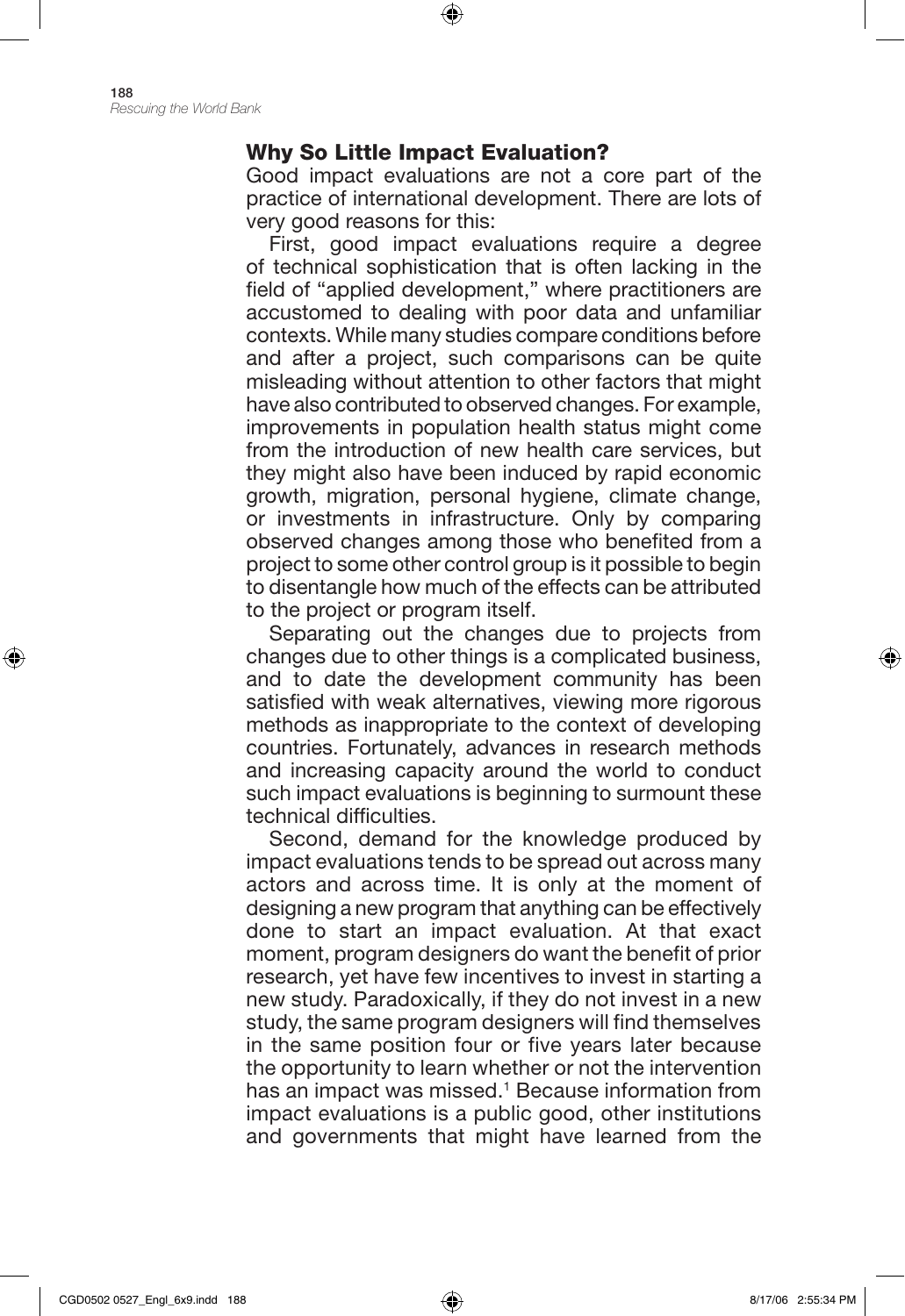experience also lose when these investments in learning about impact are neglected.

⊕

Third, incentives exist at the institutional level to discourage conducting impact evaluations. Government agencies involved in social development programs or international assistance need to generate support from taxpayers and donors. Because impact evaluations can go both ways—demonstrating positive or negative impact—any government or organization that conducts such research runs the risk of findings that undercut its ability to raise funds.<sup>2</sup> Policymakers and managers also have more discretion to pick and choose strategic directions when less is known about what does or does not work. This can even lead organizations to pressure researchers to alter, soften or modify unfavorable studies, or to simply repress the results—despite the fact that knowledge of what doesn't work is as useful as learning what does. Similar disincentives to finding out "bad news" about program performance exist within institutions like the World Bank. For task managers, in fact, attempting to communicate negative results up the managerial "chain of command" can be one of the least career-savvy moves one can make.

Fourth, evaluation simply is not the central business of the Bank, and when material and human resources are stretched—as they typically are, even in the comparatively well-endowed environment of the Bank—short-term operational demands will override the longer-term, more strategic imperative of evaluation and learning. As one indication, resources spent to design and implement impact evaluations were not even recognized as a separate item in the World Bank's budgeting system until this year.

All of these reasons contribute to the situation observed today. For most types of programs, a body of scientific evidence about effectiveness is lacking. Bank task managers designing projects are left to their own devices. The general strategy is to observe that many other projects are based on the same theory of change, and on a plethora of anecdotes, "best practice"-style documentation to support a given program design, and reference to the writings of those who are regarded as particularly brilliant thinkers. This is "eminence-based decision making" rather than "evidence-based decision making."

⊕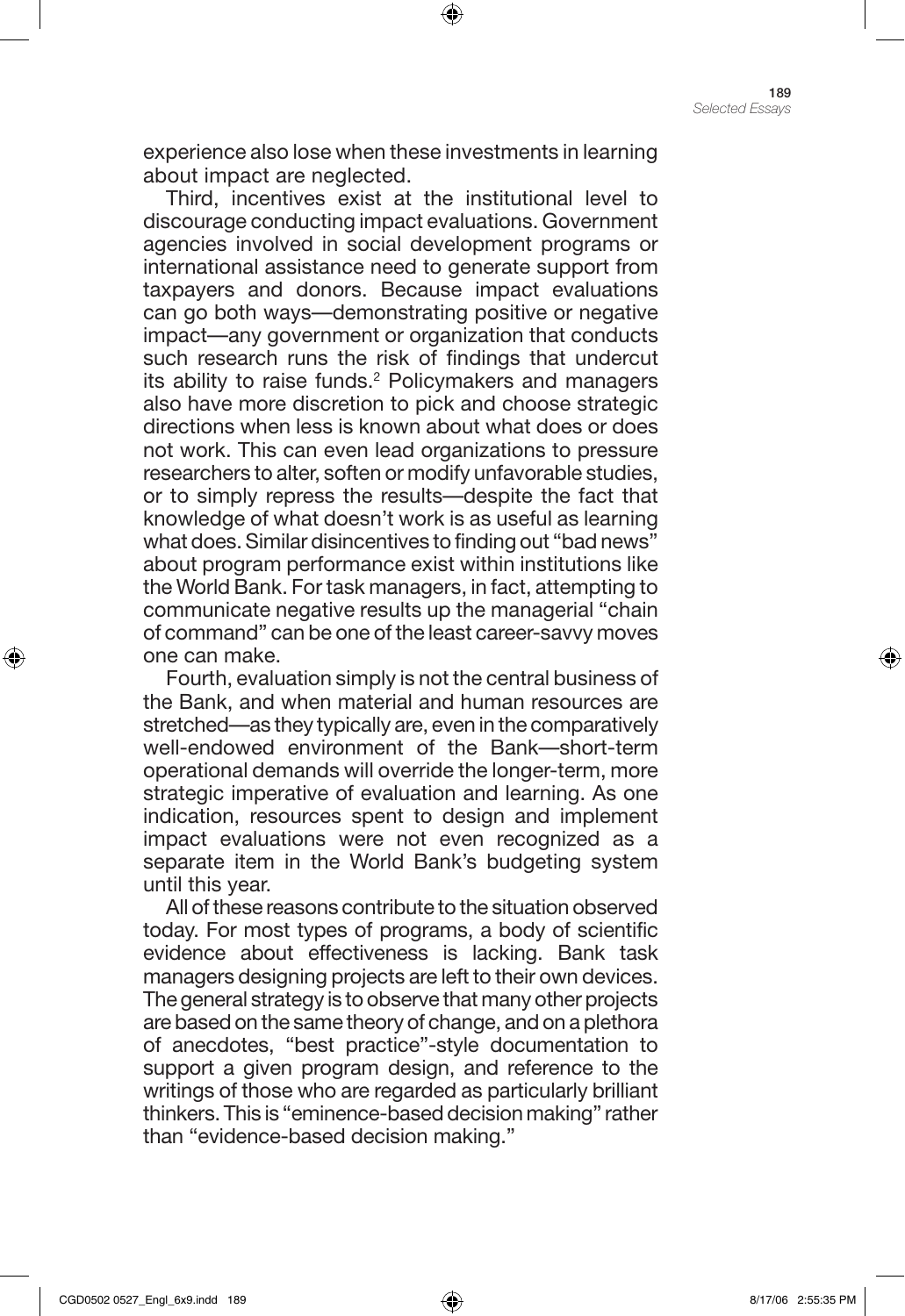190 *Rescuing the World Bank*

#### A Smarter Future

Fortunately, many have recognized this problem, care about solving it, and are trying hard to find a way to do so.3 Within the Bank, the IEG advocates for more resources for good evaluation, and makes heroic efforts to squeeze knowledge out of the experiences of projects that are conducted without baseline data, without comparison groups, sometimes without any impact indicators at all. In the past couple of years, the World Bank has created an initiative called the Development IMpact Evaluation (DIME) Initiative to: increase the number of Bank projects with impact evaluation components, particularly in strategic areas and themes; to increase the ability of staff to design and carry out such evaluations; and to build a process of systematic learning on effective development interventions based on lessons learned from those evaluations.4

⊕

The Bank identified five thematic areas to concentrate its current efforts at impact evaluation: school-based management and community participation in education; information for accountability in education; teacher contracting; conditional cash transfer programs to improve education outcomes; and slum upgrading programs. The Bank is also aiming to improve internal incentives to undertake more systematic development impact evaluations by explicitly recognizing these studies as a valued product in their own right.

This represents an important shift in the Bank's recognition of the value of impact evaluation—and particularly in the leadership of key individuals who have taken on this topic as a personal mission within the institution. The work of both IEG and the DIME deserve political and financial support.

But the chances are that this will not be enough. Even the best intentioned efforts, such as the DIME, will find it difficult over time to sustain their resources and maintain enthusiasm and rigor—particularly when some evaluations will inevitably show that many programs have been unsuccessful. In most institutions, internal offices that generate negative reports are subject to pressures to paint results in a positive light or, over time, find themselves increasingly isolated and with fewer resources.

⊕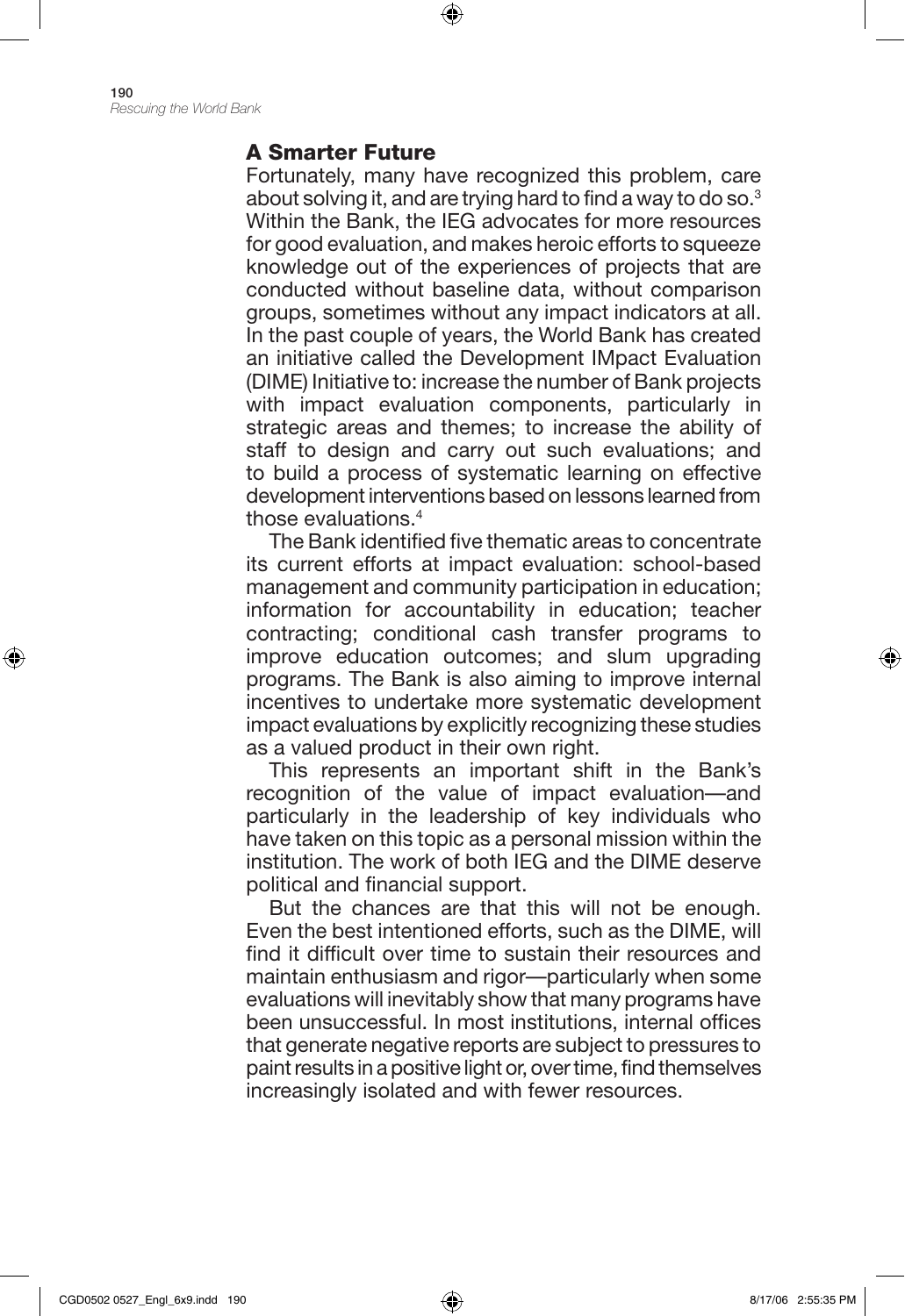A broader and bolder solution to the problem is required. Three central elements are required for a lasting and genuine solution to the problem of lack of knowledge about what works.

⊕

First, we need to use good evaluation methods to get answers to important questions. This means identifying the enduring questions, a process that would be done best if it were done in true partnership between developing countries and the range of institutions that provide development finance. The World Bank has made a start by identifying five thematic areas within its impact evaluation initiative. But the benefits of concentrating such studies around enduring questions across agencies and countries would be even greater. Surely there is an immense opportunity to learn by collaboration with different organizations that address similar health, education and other social problems in profoundly different ways.

Second, we need to use evaluation methods that yield answers. This means increasing the number of impact evaluations that use rigorous methods—such as random assignment and regression discontinuity—and applying them to a small number of programs from which the most can be learned. This does not obviate the need to continue process-oriented evaluation work, which can be tremendously informative to answer operational questions, but it does mean there is a new and large agenda for impact evaluation.

Third, while the overall set of important questions should be developed by the "interested parties" in development agencies and developing countries, the impact evaluations themselves need to be done independently of the major international agencies and borrowing country governments. Independent evaluations would be more credible in the public eye, and less subject to inappropriate pressures to modify results, interpretations or presentation. It is still important to work on changing the culture of the Bank in its entirety and all the myriad internal incentives to get projects done and implemented so that evaluation and learning become a regular part of all the Bank's activities. But the existence of an independent source of impact evaluation results—geared to a longer time frame and toward learning—will avoid many of the inevitable pressures to restrict the communication of bad news to higher levels of management.

⊕

♠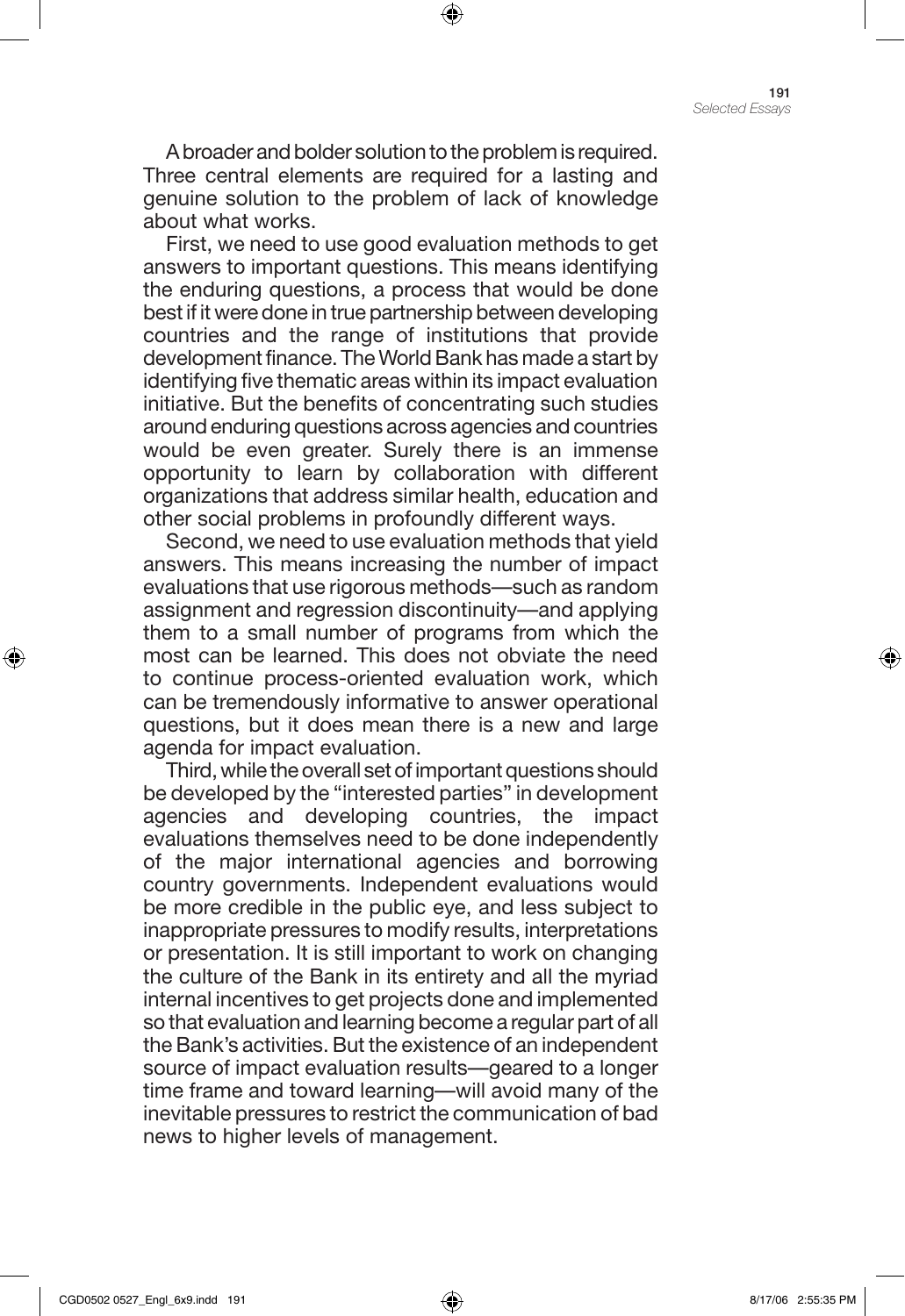# A Proposed Solution

If leaders with vision in a few development agencies and a few developing country governments put their minds to it, a major improvement is within grasp. An international initiative could be established to promote more and better independent impact evaluations, undertaking, for example:

⊕

- Development of a shared agenda of "enduring questions" for selective evaluations around which multicountry/multi-agency evaluation could be done.
- Creation and dissemination of standards for methodological quality of impact evaluation.
- Provision of financial resources for design of impact evaluations.
- Provision of complementary resources for implementation of impact evaluations.
- Creation of a registry of impact evaluations.
- Dissemination of impact evaluation results.
- Development of a data clearinghouse to facilitate reanalysis.
- Support for the development of new and improved methods.

Appropriately, this would be a collective response to ensure supply of knowledge, a global public good in the truest sense. The ideal financing arrangements would be one based on sharing costs across those who benefit, or at least those agencies that choose to participate. Those resources should be additional to the current evaluation budgets, which have been pared down to subsistence level. Foundations and other private sector actors who see the long-term benefits and wish to facilitate generation of and access to knowledge might also be willing to provide start-up resources.

The question remains whether the Bank, which uses so little of its internally produced knowledge from ICRs and products of the IEG, would develop mechanisms to apply technical knowledge generated with the input of an independent facility. The answer to this may matter relatively little. If such knowledge were part of an international effort that disseminated findings broadly, those with whom the Bank works—counterparts who codesign projects with Bank staff—might find themselves

⊕

♠